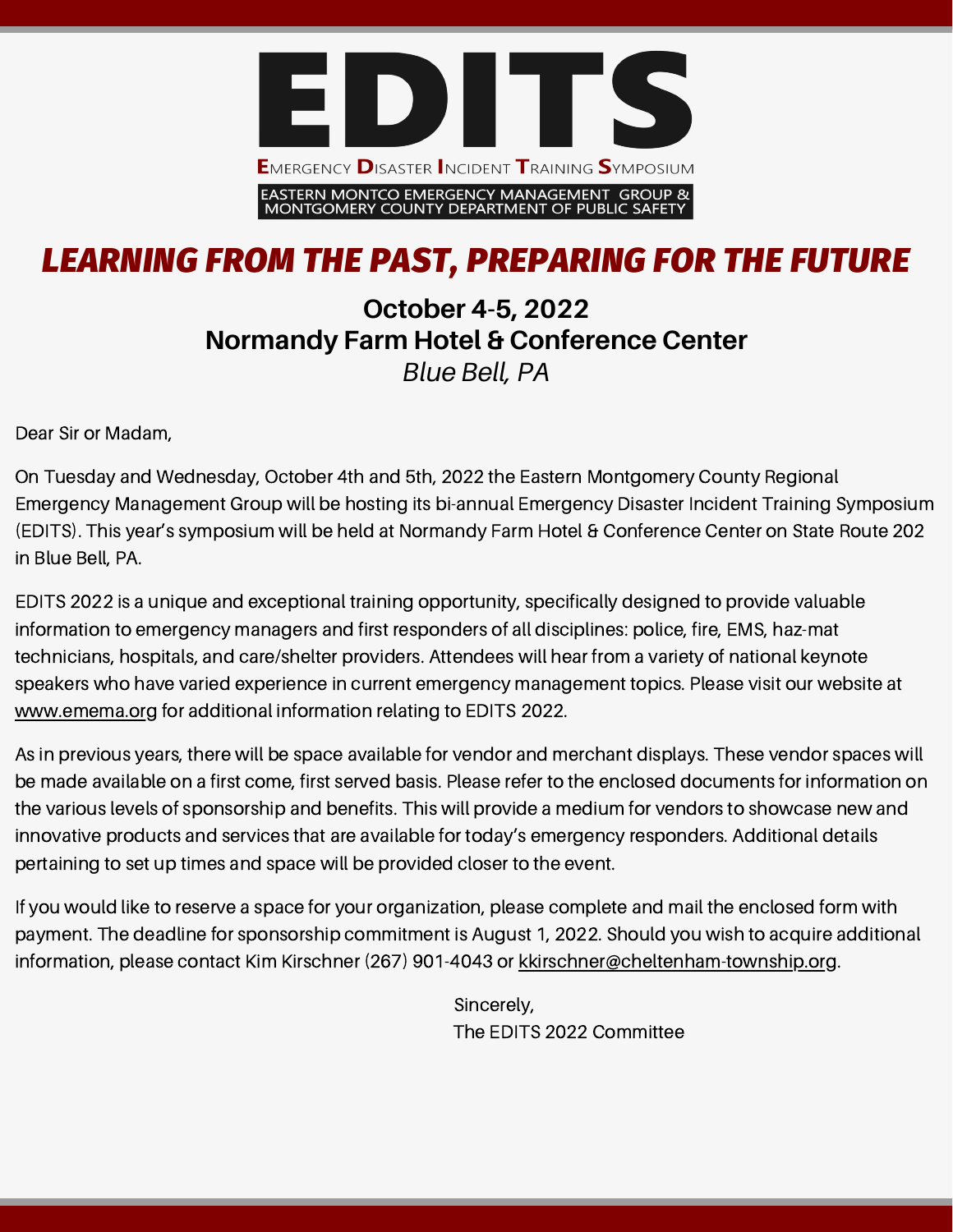

# **SPONSORSHIP INFORMATION**

## **Promotional Opportunities**

#### **Tuesday, October 4th**

- Breakfast/Registration | 7:00 am-9:00 am
- Conference | 9:00 am-4:00 pm
- Meet & Greet with Speakers | 4:00 pm-6:00 pm

## **Sponsorship Levels & Benefits**

#### **Platinum Sponsor - \$5,000 (1 available)**

- Sponsor will be given 3-5 minutes to present to conference attendees on date and time chosen by the committee.
- Full-page advertisement in the EDITS program to be distributed to all attendees.
- Announcement of sponsor company periodically throughout the symposium.
- Complimentary exhibit space in a prime location at EDITS (1 table).
- Logo on vendor exhibit boards & Eastern Montgomery County Regional Emergency Management Group website with your company's website link.

#### **Gold Sponsor (Meal Sponsor) - \$2,500 (4 available)**

- Signs placed on buffet tables acknowledging your sponsorship of that meal.
- Half-page advertisement in the EDITS program to be distributed to all attendees.
- Announcement of sponsor company periodically throughout the symposium.
- Complimentary exhibit space in a prime location at EDITS (1 table).
- Logo on vendor exhibit boards & Eastern Montgomery County Regional Emergency Management Group website with your company's website link.

#### **Silver Sponsor (Meet & Greet\* Sponsor) - \$1,250 (2 available)**

- Signs placed on meet & greet tables acknowledging your sponsorship for that event.
- Half-page advertisement in the EDITS program to be distributed to all attendees.
- Announcement of sponsor company periodically throughout the symposium.
- Complimentary exhibit space in a prime location at EDITS (1 table).
- Logo on vendor exhibit boards & Eastern Montgomery County Regional Emergency Management Group website with your company's website link.

*\*Meet & greet includes hors d'oeuvres and cash bar. Vendor will sponsor food only.*

#### **Bronze Sponsor - \$600**

- Quarter-page advertisement in the EDITS program to be distributed to all attendees.
- Complimentary exhibit space at EDITS (1 table).
- Logo on vendor exhibit boards & Eastern Montgomery County Regional Emergency Management Group website with your company's website link..

#### Contact:

Kim Kirschner at kkirschner@cheltenham-township.org or 267-901-4043

#### **DEADLINE FOR SPONSORSHIP COMMITMENT IS AUGUST 1, 2022**

#### **Wednesday, October 5th**

- Breakfast/Registration | 8:00 am-9:00 am
- Conference | 9:00 am-4:00 pm